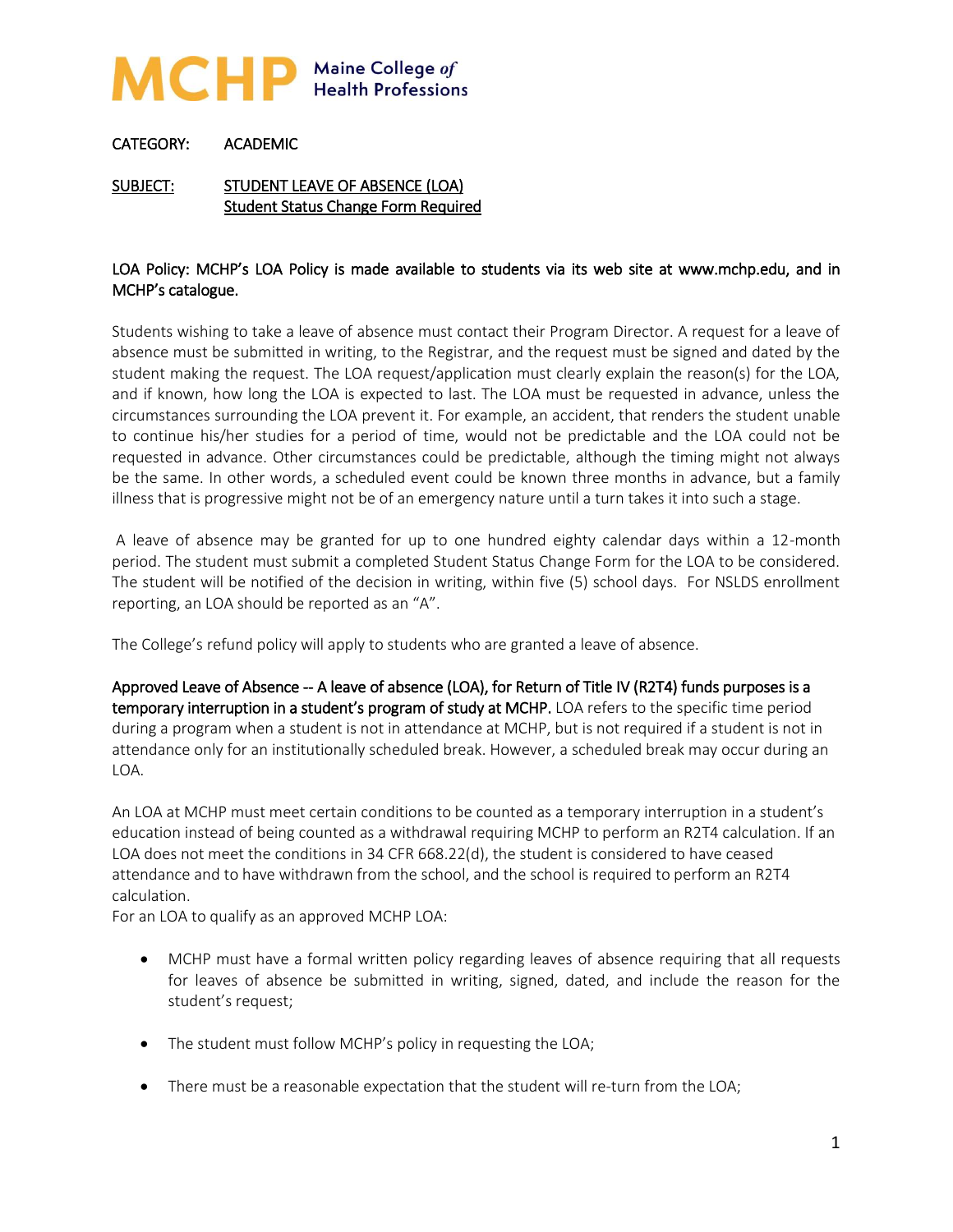

- MCHP must approve the student's request for an LOA in accordance with the school's policy;
- MCHP may not assess the student any additional institutional charges, the student's need may not increase, and therefore, the student will not be eligible for any additional federal student aid;
- The LOA, together with any additional leaves of absence, must not exceed a total of 180 days in any 12-month period;
- A MCHP student returning from an LOA must resume their educational program at the same point in the academic program that he or she began the LOA, and
- MCHP will explain to the student, prior to granting the LOA, the effects that the student's failure to return from an LOA may have on the student's loan repayment terms, including the expiration of the student's grace period.

Maximum Time Frame (MTF) – MCHP's MTF accounts for all periods of non- attendance (including weekends and scheduled breaks), and will not exceed 180 days. MCHP will reduce the length of an LOA, if the  $180<sup>th</sup>$  day falls on a day the school would be closed.

Approved: \_\_\_\_\_\_\_\_\_\_\_\_\_

Monika Bissell, DBA President

Date: September 14, 2000 Amended: April 10, 2003, October 2, 2003, August 1, 2007, July 28, 2010, June 30, 2014, April 7, 2015, May 14, 2018